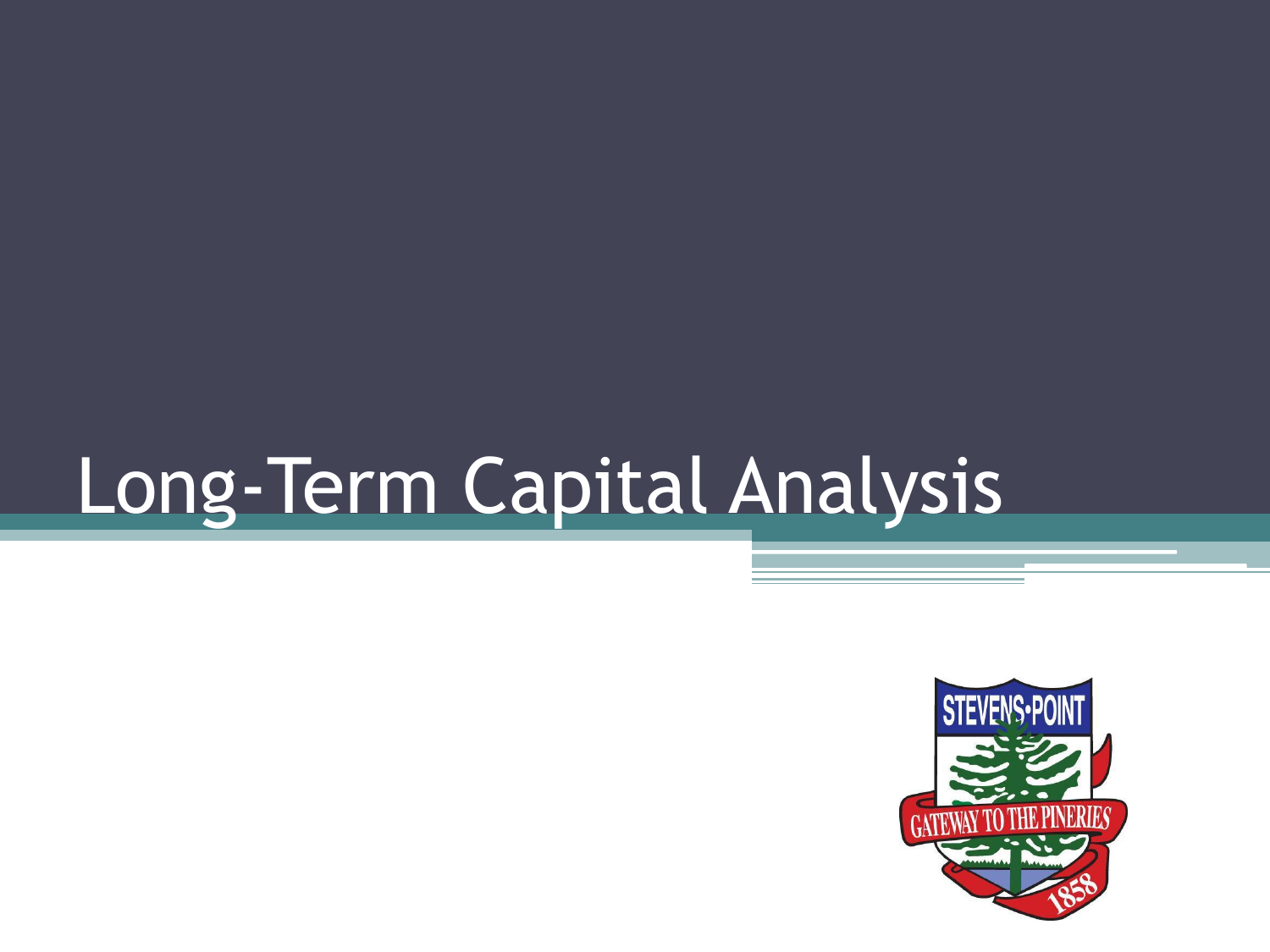#### Current Capital Financing Structure

- \$750,000: Use of Fund Balance (Savings) ▫ Real Source-Underspending Budgets
- \$3,150,000: Annual Debt Paid Off
	- Source-Property Taxes
	- Creates Room to borrow this amount
	- New Borrowing should not exceed amount of debt retired
- \$3,900,000: Total Annual Capital Budget
- **Key Question: Is this enough to maintain/ replace our assets over the long-term?**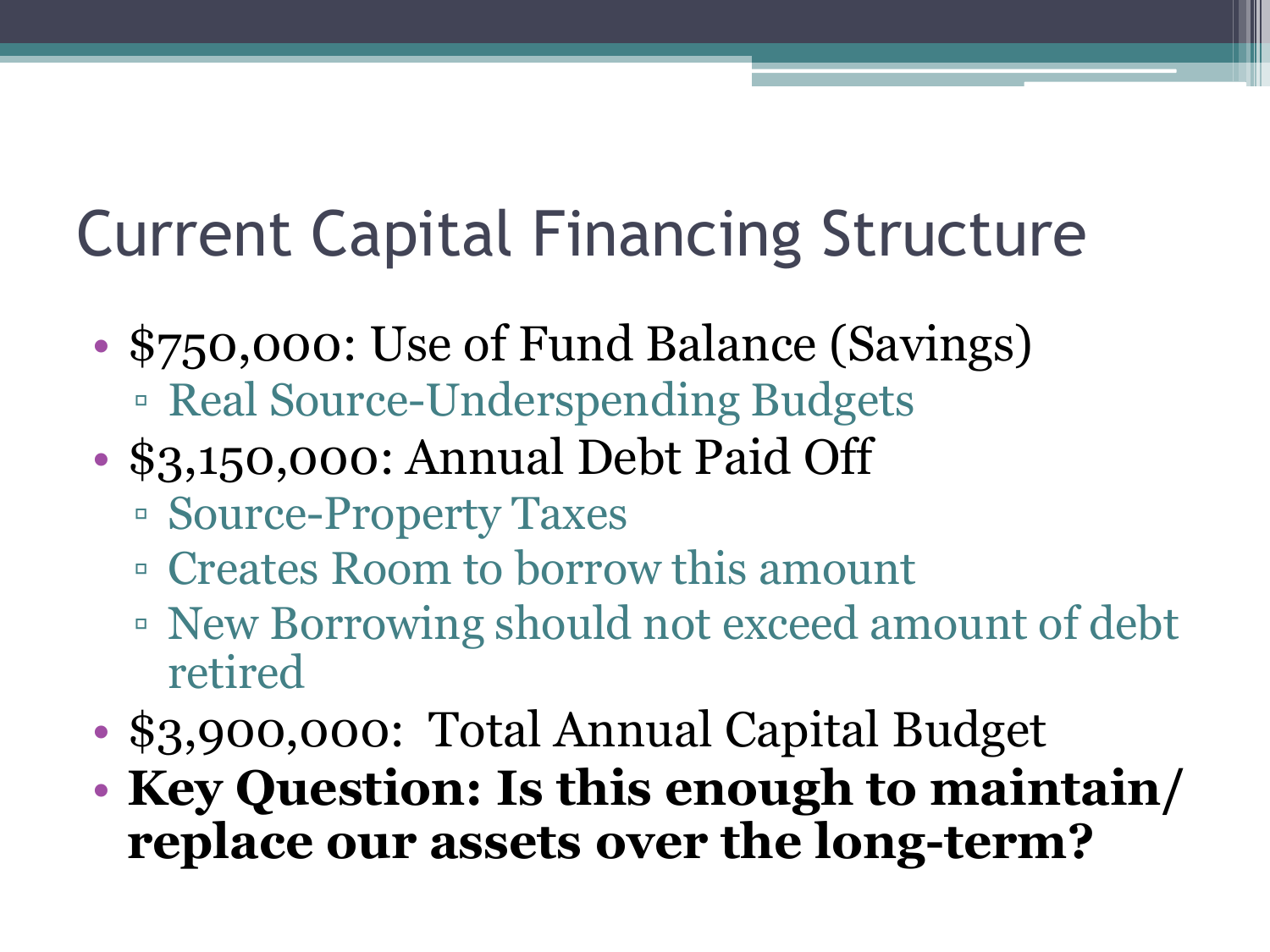## Capital Challenges Are Not Unique

• "State faces nearly \$1 Billion shortfall in road funding"

Wisconsin State Journal Headline, July  $27<sup>th</sup>$ , 2016

• "I don't know of any city that isn't struggling with trying to meet the needs of their infrastructure. The entire system is underfunded, and it's only going to get worse."

Ron Chamberlain, La Crosse County Highway Commissioner, Quoted in La Crosse Tribune, July 25<sup>th</sup>, 2016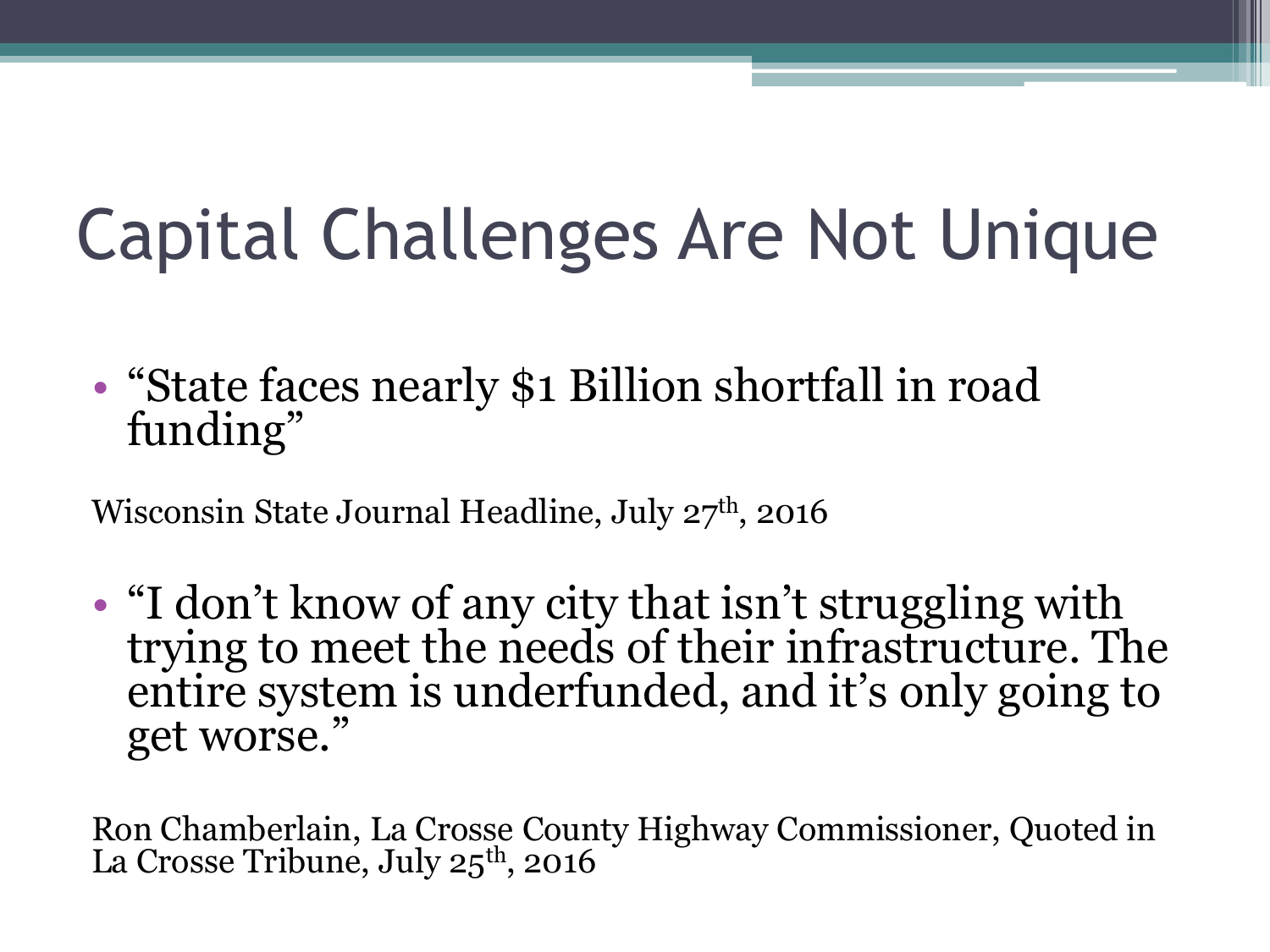## Signs That We Have a Problem

- Street/Utility Reconstruction is Currently on a 285 Year Replacement Cycle
	- 142.5 Miles of Street/0.5 Miles Reconstructed per year=285 Year Replacement Cycle
- Capital Requests are Routinely delayed due to lack of funding
	- Roof Replacement on Mead Park Shelter delayed, Entire Structure needed to be replaced
- Overall Concern about Condition of Assets
	- Streets
	- Facilities
- How do we know how much we need?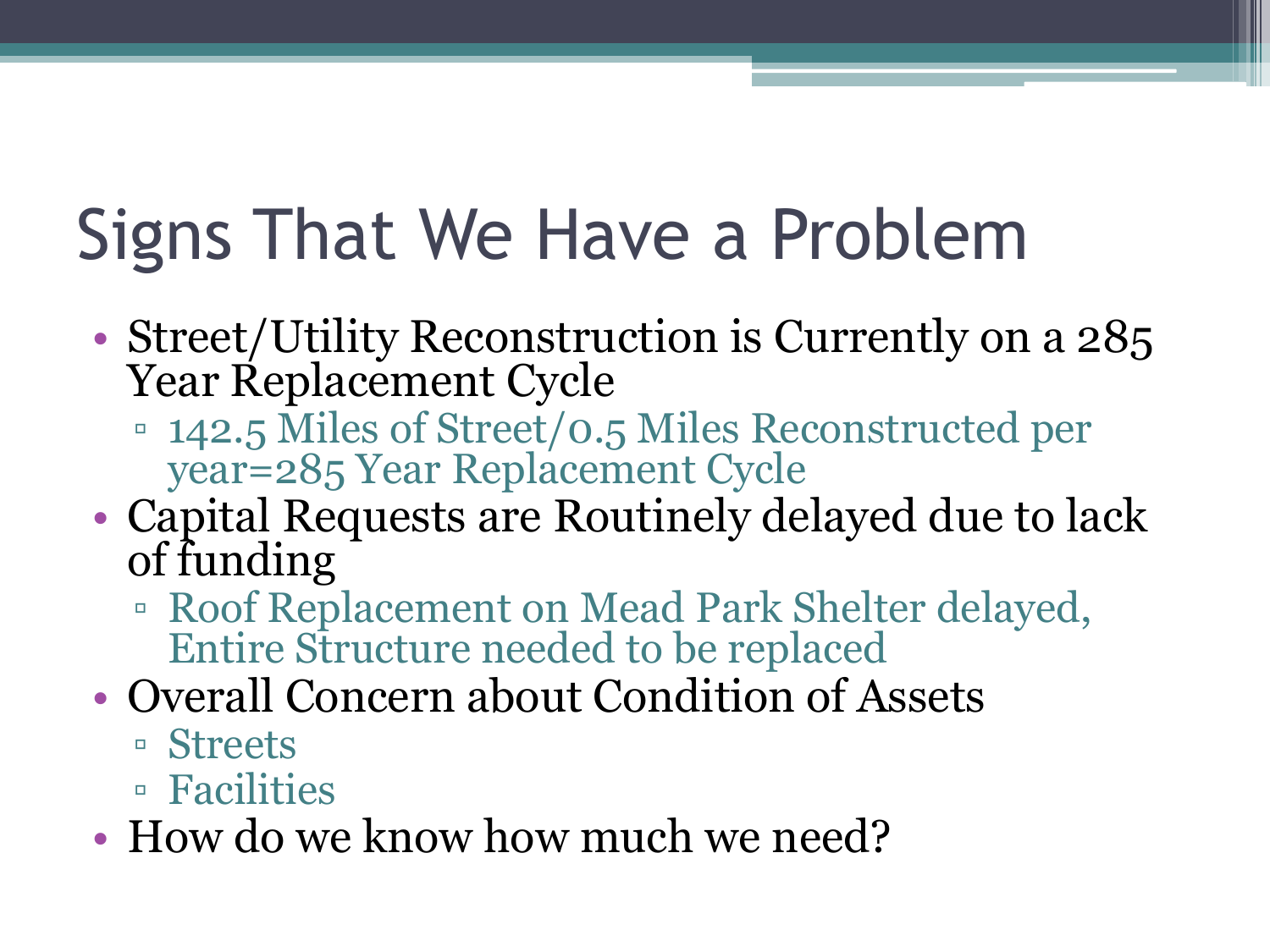#### How Much Do We Need Annually for Replacing Capital Assets?

- Inventory Each Capital Asset
	- What is the Replacement Cost?
	- How Long Does it Last?
- Math: Replacement Cost Divided by Asset Life
	- Example: Pickup Truck
		- \$24,000 Replacement Cost
		- 10 Year Useful Life
		- 24,000/10=\$2,400 Annual Cost
- This Analysis was done for every capital asset
	- Lots of Spreadsheets
	- Lots of Help from various departments
	- The Result of the Analysis isn't pretty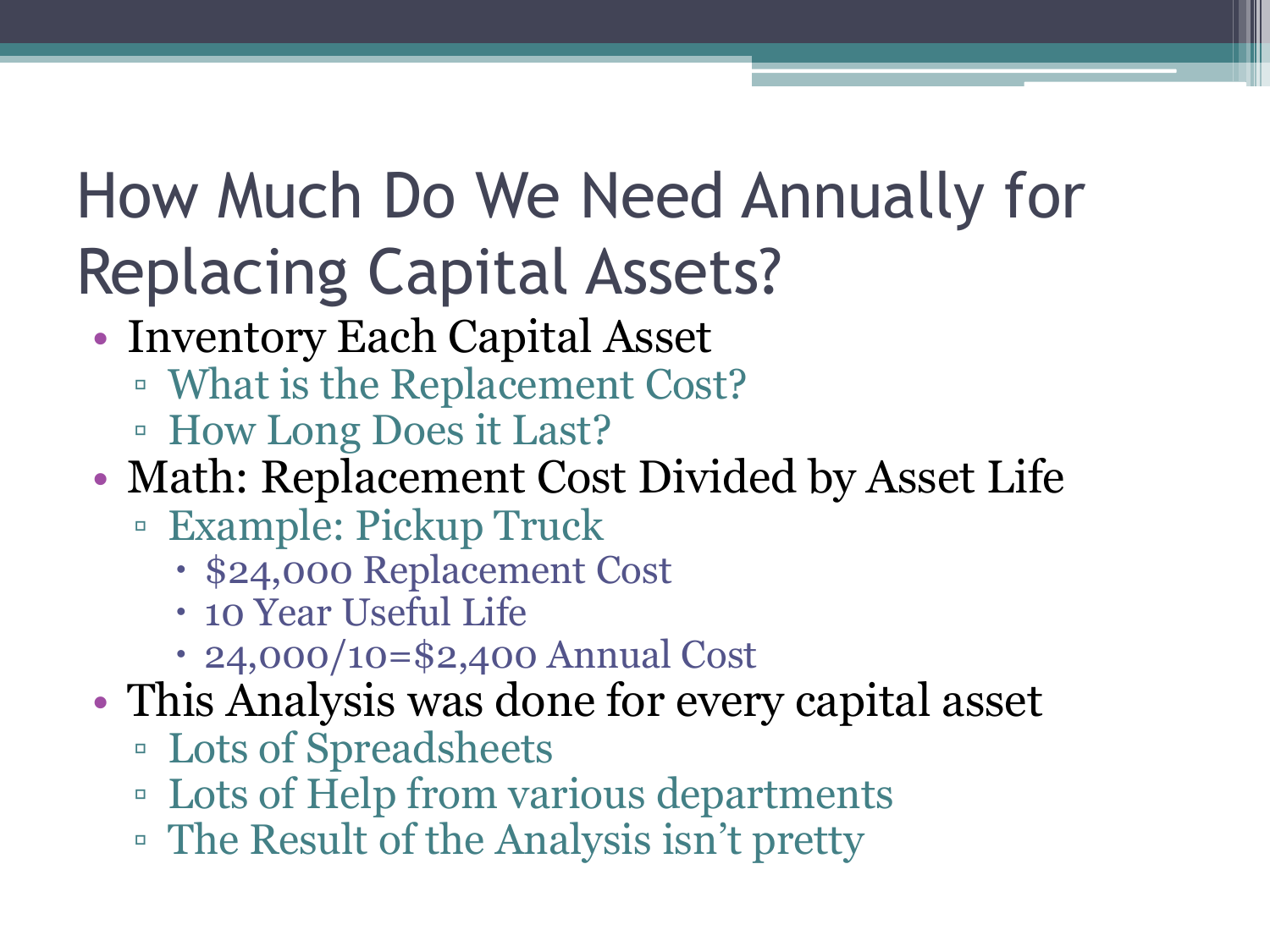#### We Know There is a Problem, But Can We Do Anything About It?

- Yes, we do have control over the size of our Capital Budget
	- Taxes for Repaying Debt are not Restricted.
	- We do not have control over the size of our Operating Budget
- Citywide Revaluation will adjust the tax rate.
	- Increases Assessed Value
	- Same Tax Burden spread over more property value, lowering rate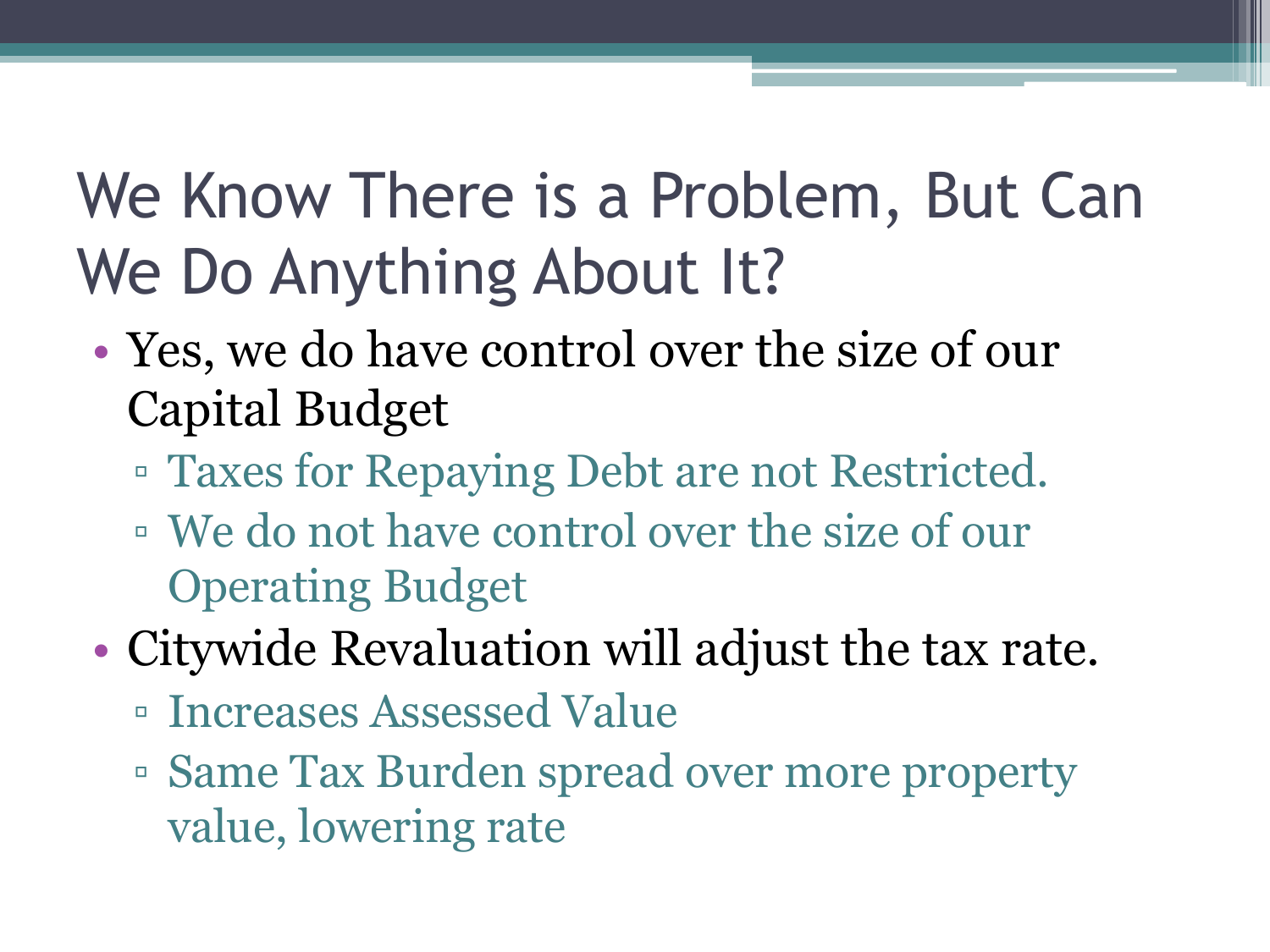## Key Takeaways

- Our Current Capital Budget is not Sufficient for the Long-Term
- Every Capital Asset that we have costs us Money, We Want to Minimize Assets
	- Don't Expand Fleet Size
	- Stick to Asset Replacement
	- Divest Unnecessary Assets
- We need to Protect our Investment in Capital Assets
	- Proper Maintenance/Preventative Maintenance
	- Proper Management and Use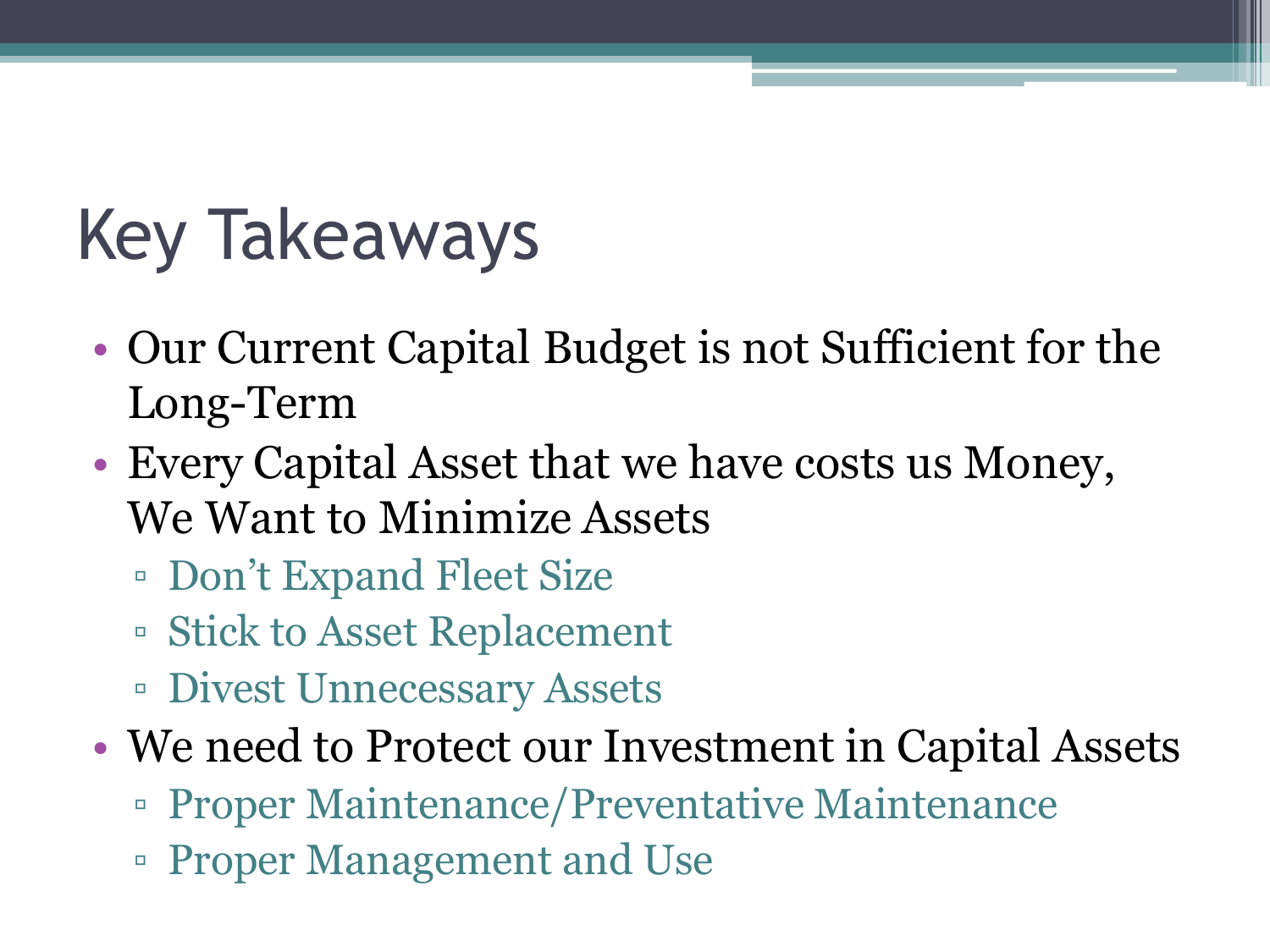## Other Thoughts

- Useful Decision Making Tool
	- What do our residents want, and what are they willing to pay for it?
- Any Changes need to go on the Capital spreadsheet, and change size of capital budget
	- Any new assets
	- Expansion of City/Roads (New Subdivision)
- Capital Budget amounts can still fluctuate from year to year
- The analysis will need to be updated over time ▫ Costs change